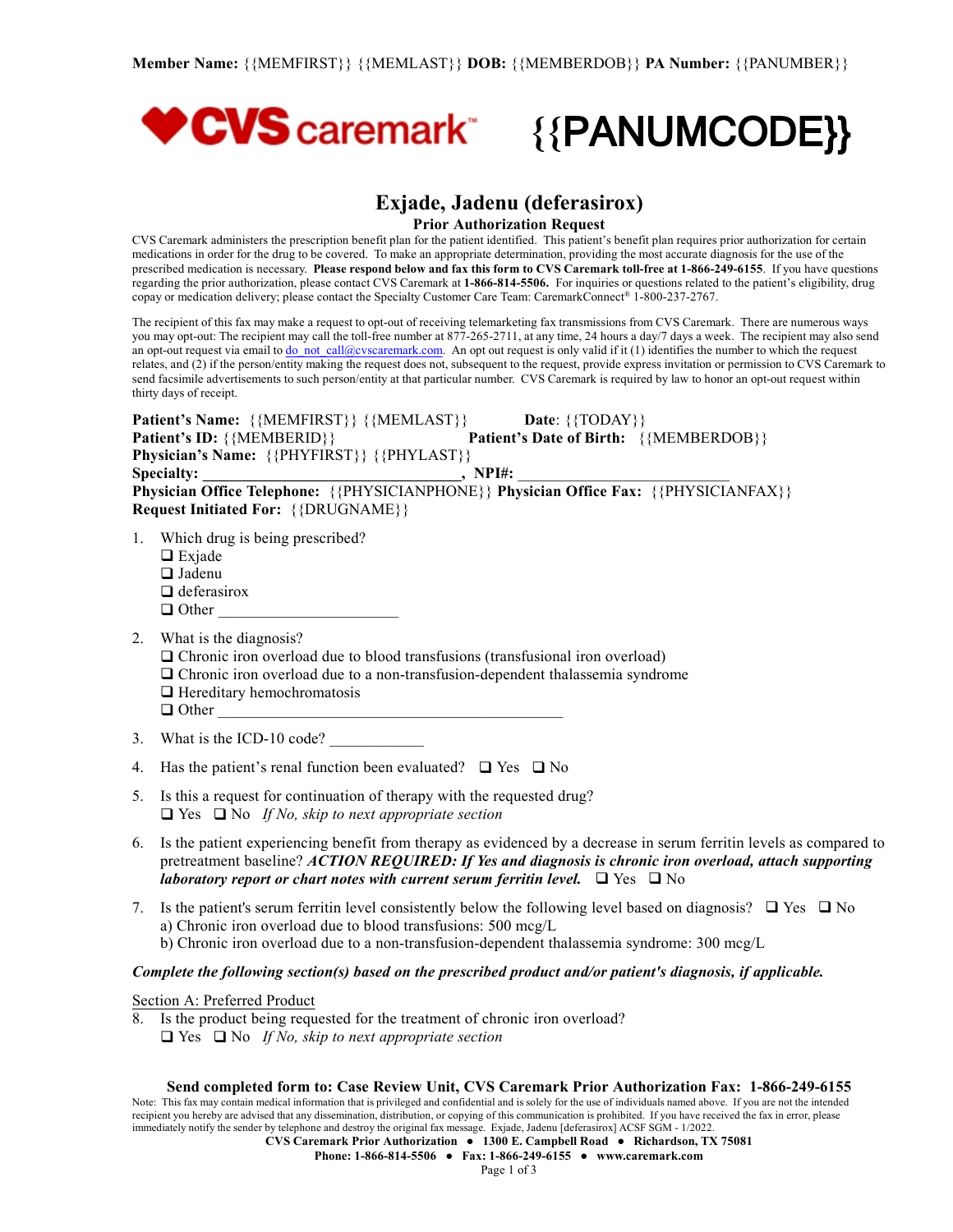**Member Name:** {{MEMFIRST}} {{MEMLAST}} **DOB:** {{MEMBERDOB}} **PA Number:** {{PANUMBER}}

9. The preferred products for your patient's health plan are deferasirox, deferiprone, and deferoxamine. Can the patient's treatment be switched to a preferred product? *If deferiprone or deferoxamine, please call 1-866-814-* 5506 to have the updated form faxed to your office OR you may complete the PA electronically (ePA). You may *sign up online via CoverMyMeds at: www.covermymeds.com/epa/caremark/ or call 1-866-452-5017.*  $\Box$  Yes - deferiprone  $\Box$  Yes - deferoxamine  $\Box$  Yes - deferasirox, *skip to next* appropriate section  $\Box$  No - Continue request for Exjade or Jadenu

q Not applicable - Requested product is preferred, *skip to All Requests section*

10. Does the patient have a documented inadequate response or intolerable adverse event to any of the preferred products indicated for plaque psoriasis (deferasirox, deferiprone, deferoxamine)?

*ACTION REQUIRED: If Yes, attach supporting chart note(s). Indicate ALL that apply.*

- 
- $\Box$  deferasirox:  $\Box$  Inadequate response  $\Box$  Intolerable adverse event
- $\Box$  deferiprone:  $\Box$  Inadequate response  $\Box$  Intolerable adverse event
- $\Box$  deferoxamine:  $\Box$  Inadequate response  $\Box$  Intolerable adverse event
- $\Box$  No None of the above
- 11. Was the documented intolerable adverse event an expected adverse event attributed to the active ingredient as described in the prescribing information? *ACTION REQUIRED: If No, attach supporting chart note(s).*  $\Box$  Yes  $\Box$  No
- 12. Does the patient have any of the following documented clinical reasons to avoid preferred products? *ACTION REQUIRED: If Yes, attach supporting chart note(s).*  $\Box$  Yes  $\Box$  No
	- $\Box$  Estimated glomerular filtration rate (GFR) less than 40 mL/min/1.73 m<sup>2</sup>, *specify product:*
	- □ Poor performance status, *specify product:*
	- □ High-risk myelodysplastic syndrome, *specify product:*
	- $\Box$  Advanced malignancy, *specify product:*

*\_\_\_\_\_\_\_\_\_\_\_\_\_\_\_\_\_\_\_\_\_\_\_\_\_\_\_\_\_*

*\_\_\_\_\_\_\_\_\_\_\_\_\_\_\_\_\_\_\_\_\_\_\_\_\_\_\_\_\_*

- $\Box$  Platelet count less than 50 x 10<sup>9</sup>/L, *specify product:*
- $\Box$  Known hypersensitivity to deferasirox or any components of drug formulations, *specify product:*

 $\Box$  Severe (Child-Pugh C) hepatic impairment, *specify product:* 

 $\Box$  Known hypersensitivity to deferiprone or to any of the excipients in the formulation, *specify product:* 

□ Severe renal disease, *specify product:* 

 $\Box$  No - None of the above

Section B: Chronic Iron Overload Due to Blood Transfusions (Transfusional Iron Overload)

- 13. What is the prescribed dosage? \_\_\_\_\_\_\_\_\_\_ mg/kg \_\_\_\_\_\_ day(s)
- 14. Is the patient's pretreatment serum ferritin level consistently greater than 1000 mcg/L? Note: If the patient is currently on therapy for iron overload, provide the patient's serum ferritin level before patient initiated therapy. *ACTION REQUIRED: If Yes, attach supporting laboratory report or chart notes with pretreatment serum ferritin level.*  $\Box$  Yes  $\Box$  No

Section C: Chronic Iron Overload Due to a Non-Transfusion-Dependent Thalassemia Syndrome

- 15. What is the prescribed dosage? \_\_\_\_\_\_\_\_\_\_\_\_ mg/kg per \_\_\_\_\_\_ day(s)
- 16. What is the patient's pretreatment serum ferritin level? mcg/L Note: If the patient is currently on therapy for iron overload, provide the patient's serum ferritin level before *patient initiated therapy. ACTION REQUIRED: Attach supporting laboratory report or chart notes with pretreatment serum ferritin level.*
- 17. What is the patient's pretreatment liver iron concentration (LIC) (in milligrams of iron per gram of liver dry weight)? *ACTION REQUIRED: Attach supporting laboratory report or chart notes with pretreatment liver iron concentration.* \_\_\_\_\_\_\_\_\_\_\_\_ mg Fe/g dw

Section D: Hereditary Hemochromatosis

18. Has the patient had an unsatisfactory response to phlebotomy? *If Yes, no further questions*  $\Box$  Yes  $\Box$  No

## **Send completed form to: Case Review Unit, CVS Caremark Prior Authorization Fax: 1-866-249-6155** Note: This fax may contain medical information that is privileged and confidential and is solely for the use of individuals named above. If you are not the intended

recipient you hereby are advised that any dissemination, distribution, or copying of this communication is prohibited. If you have received the fax in error, please immediately notify the sender by telephone and destroy the original fax message. Exjade, Jadenu [deferasirox] ACSF SGM - 1/2022.

**CVS Caremark Prior Authorization ● 1300 E. Campbell Road ● Richardson, TX 75081**

**Phone: 1-866-814-5506 ● Fax: 1-866-249-6155 ● [www.caremark.com](http://www.caremark.com)**